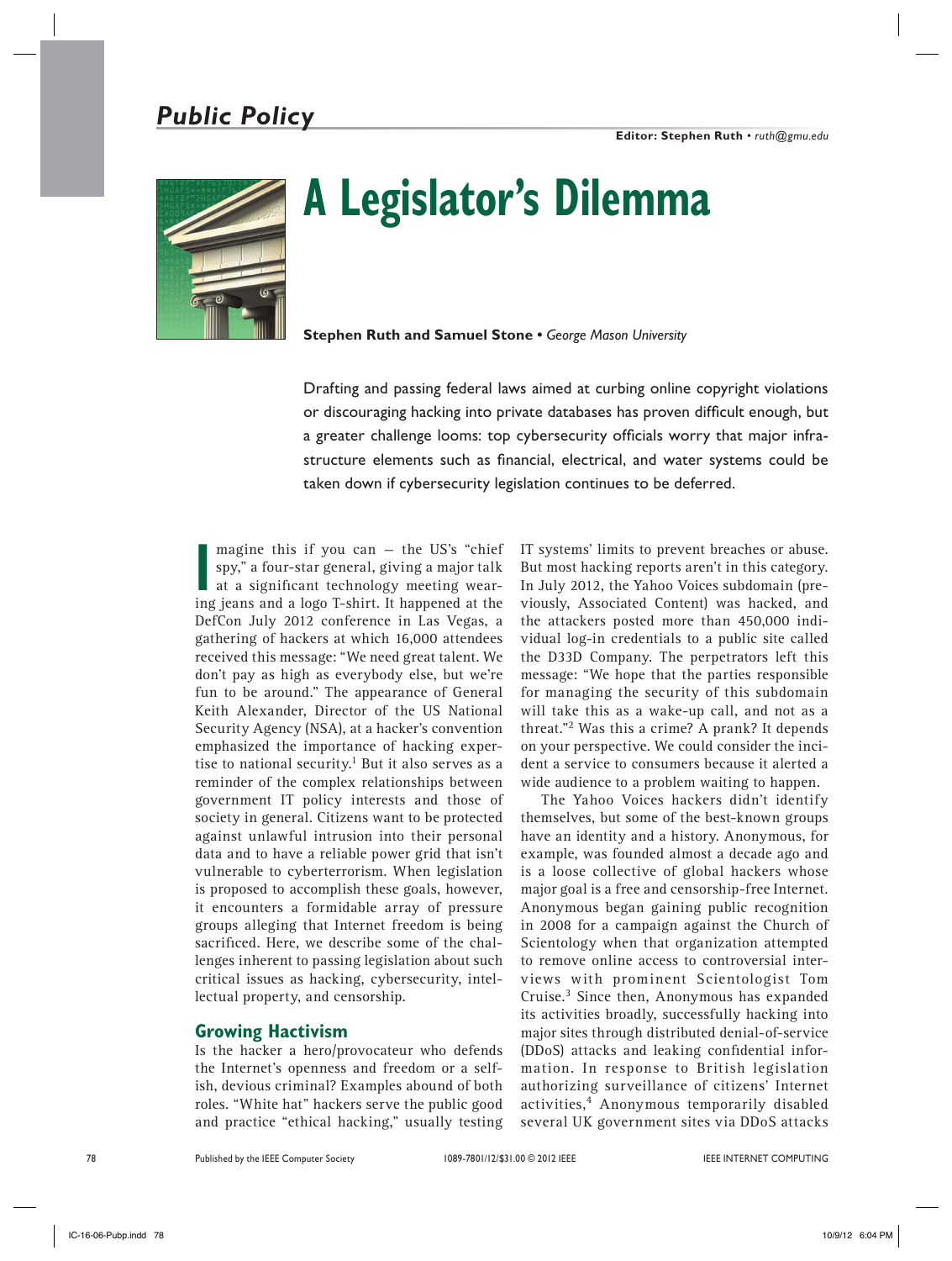in April 2012. Reacting to the US's Stop Online Piracy (SOPA) and Protect Intellectual Property (PIPA) acts, Anonymous launched DDoS attacks on government sites such as the Federal Bureau of Investigation (FBI) and the Department of Justice (DoJ), as well as the proposed bills' advocates in the entertainment industry.<sup>5</sup> In July, Anonymous launched extensive attacks against the Australian government, disabling 10 websites via DDoS attack to protest proposed legislation that would make ISPs archive user information for government review.6 Additionally, Anonymous has expanded its activities beyond anticensorship, announcing that it's hacked into several energy giants, including Shell, ExxonMobil, and BP Global. The cyberattacks compromised hundreds of corporate accounts, and the group released private email addresses and passwords online. The impetus for the attacks against the energy firms was reportedly their drilling for offshore oil in the Arctic.<sup>7</sup>

Another well-known hacking group, WikiLeaks, founded in 2006, had an open contribution policy similar to Wikipedia, but later switched to its current content policy of registered volunteers obtaining information to ensure greater accuracy. WikiLeaks publishes documents acquired from sources and contributors on multiple servers and domain names, making the information easier to procure and harder to block. Still functioning after its famous disclosure of classified documents about the US's war in Afghanistan, WikiLeaks recently claimed to have leaked several high-profile files on the ongoing violence in Syria taken directly from the Syrian government,8 as well as US diplomatic cables revealing candid details about the US's relationship with Venezuela and Paraguay.<sup>9</sup>

Hacking has become a common occurrence worldwide, and attacks seem to be increasing in audacity and level of penetration. The hactivism culture has fostered the theft of copyrighted materials such as songs, movies, and books as well as frequent unauthorized compromising of supposedly safe government and commercial sites. Yet the greatest threat hactivism poses is to national infrastructure.

# **Failure to Legislate Against a Future Crisis**

Even though hacking, piracy, and online theft are increasing dramatically, legislatures continue to have trouble agreeing on tough laws to stop illegal hacking and other Internet-based security threats. The possibility of an Armageddon-like power outage or financial crisis, frequently predicted by the US intelligence community, hasn't produced legislative results. For example, the US House of Representatives passed a relatively stringent Cyber Intelligence Sharing and Protection Act (CISPA) in April 2012 after considerable debate, but the Senate modified it substantially. The emerging Senate legislation, the Cybersecurity Act of 2012 (S 2150), was significantly less restrictive than the House version but gained what the House bill lacked presidential support. President Barack Obama described the administration's cybersecurity goals:

We need to make it easier for these companies — with reasonable liability protection — to share data and information with government when they're attacked. And we need to make it easier for government, if asked, to help these companies prevent and recover from attacks.<sup>10</sup>

Yet, each Senate revision of the CISPA bill seemed to remove more of its initial strength as various lobbying groups such as the Electronic Frontier Foundation (EFF) sought less restrictive language. A later version of the bill finally gained

the EFF's reluctant approval but was much-diminished compared to the original House bill.<sup>11</sup> One main feature was that businesses' compliance with cybersecurity mandates would be voluntary through a selfcertification process, which would be overseen by a new National Cybersecurity Council, with membership from public and private sectors, the DoJ, the Department of Commerce, and the intelligence community. Other provisions aimed at safeguarding individuals' privacy and letting them bring lawsuits against the government for violating the law's intent — for example, overzealous surveillance. However, on 3 August, just before Congress left for a monthlong recess, the bill was defeated, and no active cybersecurity legislation was pending. Sponsors hope to revive it later in the year, or possibly in 2013.

# **Failure to Legislate Against Piracy**

Although the CISPA legislation might someday see new life in the US House and Senate, another ambitious bill aimed at Internet regulation was crushed soundly, and probably won't return any time soon. Early in 2012, SOPA and its Senate counterpart PIPA seemed to be moving well. SOPA, introduced in fall 2011, aimed to combat the trafficking of copyrighted intellectual property. The bill included strict penalties, such as prohibiting advertisers and payment networks from doing business with sites that violated the law and letting court orders force search engines to block access to offenders, including making it a criminal offense to stream prohibited copyrighted content. At first glance, it seemed likely to pass because it had support from the US's powerful Chamber of Commerce, the Motion Picture Association of America, and the Recording Industry Association of America, and was aimed at so-called "rogue

NOVEMBER/DECEMBER 2012 79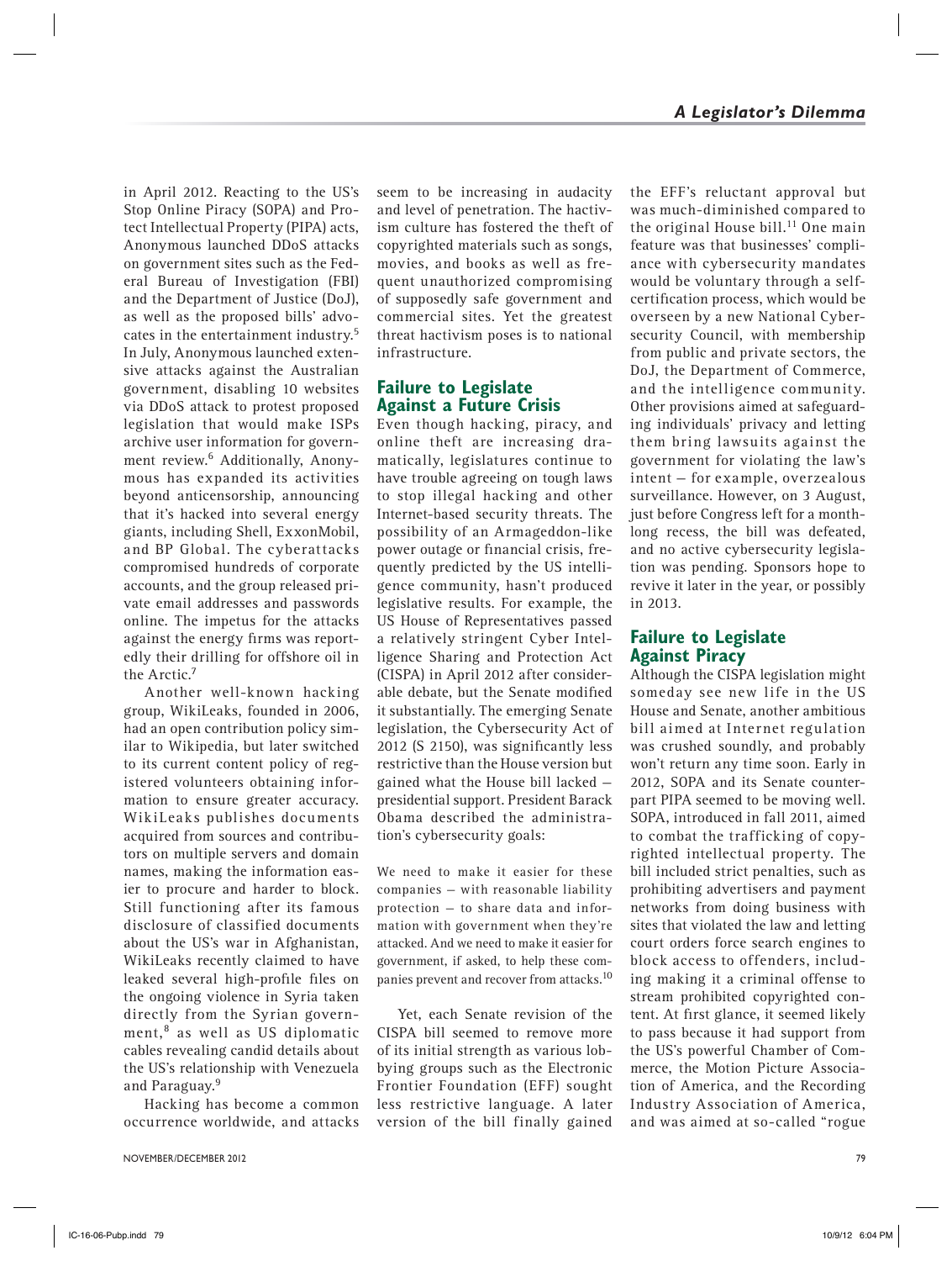websites" that allegedly threatened 19 million US jobs (www.mpaa.org/ contentprotection/roguewebsites). But a coalition of ISPs and watchdog groups such as the EFF, one-day shutdowns of the English-language content on Wikipedia and Reddit, coordinated service blackouts of thousands of other sites, and numerous petitions — including one Google gathered claiming to have 7 million signatures — brought down SOPA/ PIPA, and it was removed from further congressional action. Aside from a few attempts to legislate small segments of the former SOPA law, such as requiring US embassies to shift foreign copyright specialists on their staff from State Department to US Patent and Trademark Office supervision, there appears to be little hope for major antipiracy legislation.

#### **Failure to Approve ACTA**

Another online copyright protection/ antipiracy measure, initiated long before SOPA/PIPA, was an international trade pact called the Anti-Counterfeiting Trade Agreement. ACTA had many provisions similar to SOPA/PIPA and already had agreement from the US, Mexico, Morocco, and many other nations, but in 2008, WikiLeaks disclosed details of the secret international negotiations. Claims were made that ACTA authorized signatory nations to "peer inside your iPod" at border crossings.12 This disclosure slowed ACTA's progress considerably, but its long-term fate seemed to hang on a decision this summer in the European Parliament. Even though ACTA is still in force for some nations, such as the US and Japan, it was dealt a major blow in July 2012 when, after experiencing a significant barrage of online criticism claiming that it was an anti-Internet and procensorship bill, the 27-member-state European Parliament resoundingly defeated it.13

## **Enforcement without New Legislation**

Can criminals still be prosecuted despite these failed legislative acts? Several recent arrests indicate that existing statutes could still work, at least in some cases. With respect to hacking, the FBI has released a statement that perpetrators of DDoS attacks face criminal charges that carry a sentence of up to 10 years in prison (www.fbi.gov/news/pressrel/ press-releases/warrants\_012711). Recently, the State Department determined that documents published without proper authorization, such as the diplomatic cables leaked by WikiLeaks, are still considered confidential and protected by the Freedom of Information Act.<sup>14</sup> Corporations have also taken a stance against WikiLeaks — both Master-Card and Visa retaliated after falling victim to information it released, imposing a financial blockade that prevented donors from funding WikiLeaks through their respective credit cards. Concurrently, the US and UK governments, along with the EU, have coordinated arrests targeting Anonymous members. One member, known as Sabu, has become an informant for the FBI and helped authorities arrest six Anonymous members in the US and Ireland.15 Similar arrests of suspected Anonymous members have also occurred in the UK and Spain. The largest single roundup of Anonymous members occured in June 2011 in Turkey, with 32 suspects arrested for DDoS attacks on Turkish government websites.<sup>16</sup>

One of the largest online piracyrelated busts involved the website MegaUpload, which is accused of encouraging users worldwide to store pirated movies and music.<sup>17</sup> On 19 January 2012, the DoJ shut down the website, which claimed to have 180 million users, filing charges for criminal copyright infringement, racketeering, and money laundering,

with alleged illicit gains of US\$175 million and an estimated \$500 million in damages. However, at this writing, the trial in New Zealand of Kim Dotcom, the company's president, is anything but clearcut, with struggles over extradition and other legal disputes continuing.18

## **Contrasting Initiatives: US and Russia**

In an attempt to be sure that Internet regulation continues to be as free and open as possible — many of the regulating organizations are on US soil — the US House recently passed a unanimous resolution against any increase in the UN's control of the Internet. Several nations had hoped to use the international telecommunications meetings in December to press for more stringent Internet controls.19 Said one sponsor of the resolution,

The American people want to keep the Internet free from government control and prevent Russia, China, and other nations from succeeding in giving the UN unprecedented power over Web content and infrastructure.<sup>20</sup>

On the other end of the spectrum, despite claims of censorship and a one-day protest blackout of Russianlanguage content on Wikipedia, the Russian Duma passed, by a vote of 441 to 9, a bill aimed at blacklisting more than 400 "harmful Internet sites," effective in November 2012.<sup>21</sup>

**S** o, where does this legislation — or lack thereof — leave governments trying to prevent hacking, hactivism, and online piracy? The various laws already available, plus more voluntary action by major search firms, could help keep piracy challenges at bay in the absence of SOPA/ PIPA. Google recently announced